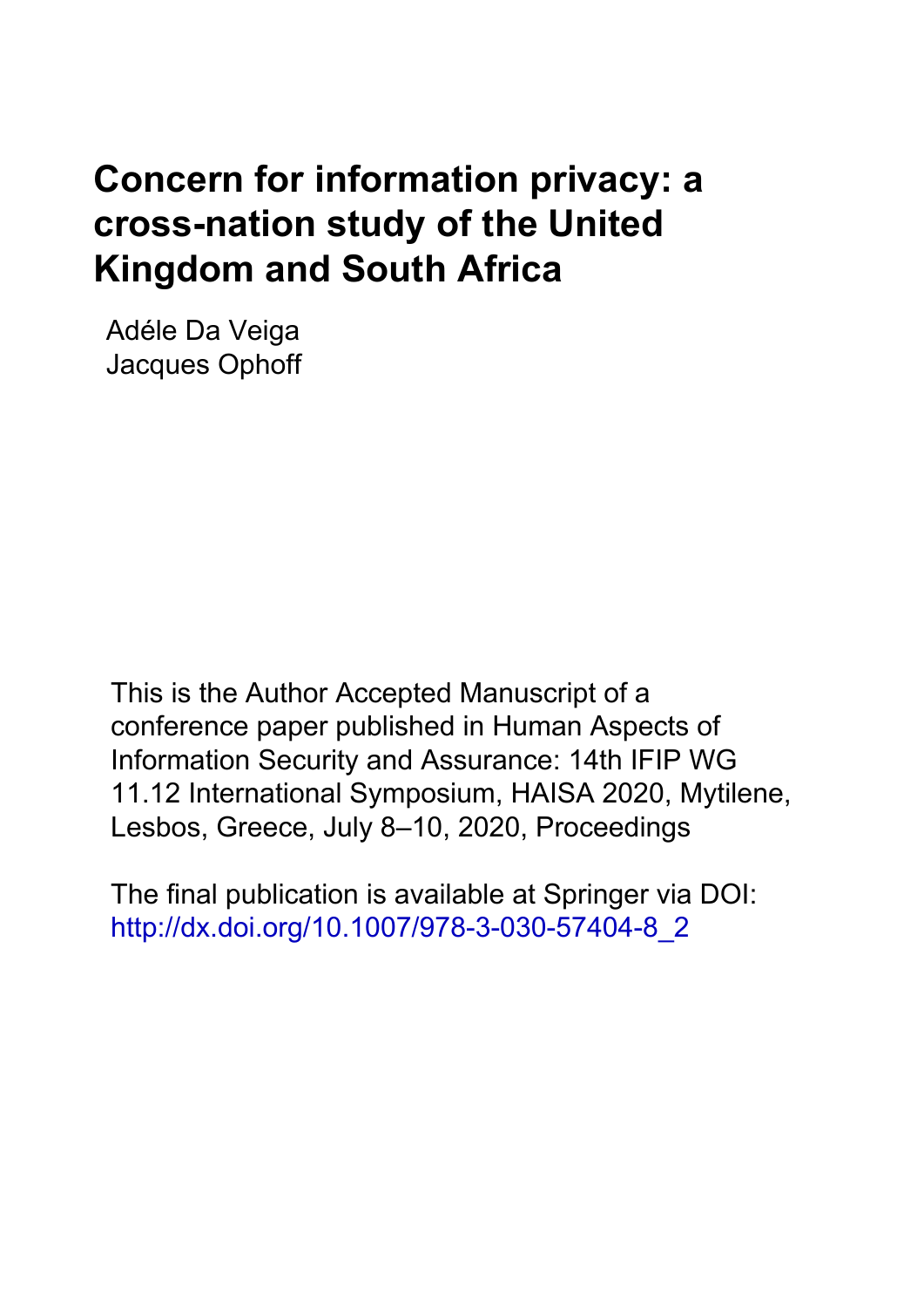# **Concern for Information Privacy: A Cross-Nation Study of the United Kingdom and South Africa**

Adéle da Veiga<sup>1[0000-0001-9777-8721]</sup> and Jacques Ophoff<sup>2,3[0000-0003-0634-5248]</sup>

<sup>1</sup> School of Computing, College of Science, Engineering and Technology, University of South Africa (UNISA), Florida Campus, Johannesburg, South Africa

dveiga@unisa.ac.za

<sup>2</sup> University of Cape Town, Cape Town, South Africa

<sup>3</sup> Division of Cyber Security, School of Design and Informatics, Abertay University, Dundee,

Scotland

j.ophoff@abertay.ac.uk

**Abstract.** Individuals have differing levels of information privacy concern, formed by their expectations and the confidence they have that organisations meet this in practice. Variance in privacy laws and national factors may also play a role. This study analyses individuals' information privacy expectation and confidence across two nations, the United Kingdom and South Africa, through a survey of 1463 respondents. The findings indicate that the expectation for privacy in both countries are very high. However, numerous significant differences exist between expectations and confidence when examining privacy principles. The overall results for both countries show that there is a gap in terms of the privacy expectations of respondents compared to the confidence they have in whether organisations are meeting their expectations. Governments, regulators, and organisations with an online presence need to consider individuals' expectations and ensure that controls that meet regulatory requirements, as well as expectations, are in place.

**Keywords:** Information Privacy, Concern, Expectation, South Africa, United Kingdom.

# **1 Introduction**

A data subject's (i.e. individual, consumer, citizen) concern for information privacy is an important topic receiving a lot of attention [1–5]. From an organisational perspective, data protection law research examines compliance and issues related to data breaches [6–11]. Consumer expectations, together with whether organisations are indeed meeting such expectations in line with regulatory requirements, is a topic receiving increasing attention. This addresses concern for information privacy [12–14], but also the enhancement of digital trust and organisational compliance [15].

Privacy expectations could vary across groups of citizens based on their demographic profile (such as gender, age, nationality) or varying factors such as culture or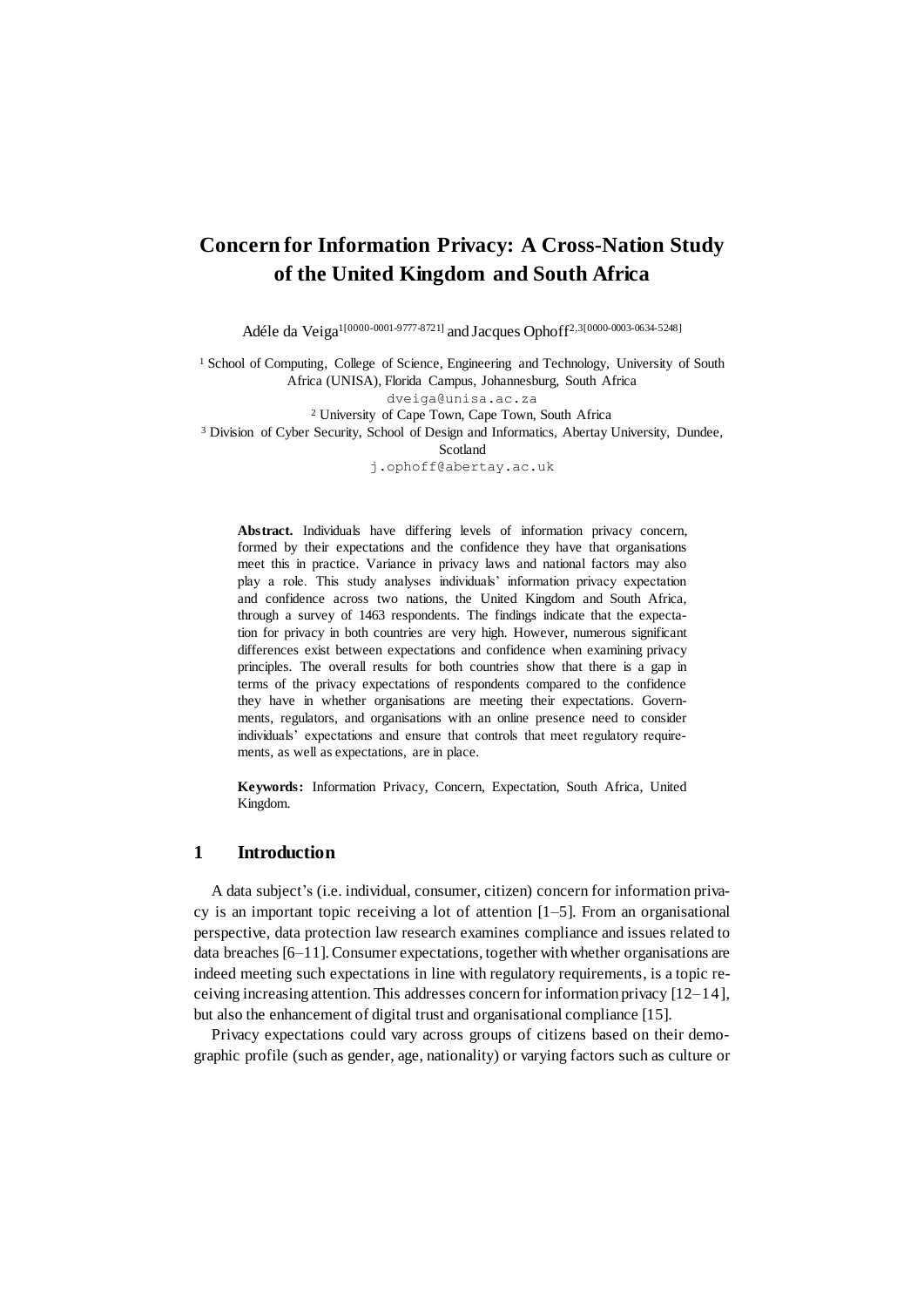recent data breaches that occurred in a country [16]. Some studies show that privacy expectations are lower in the United States, compared to Europe and the United Kingdom, and that women are more concerned about privacy than men [17]. Surveys also show that individuals in the same data protection jurisdiction could have different perceptions and expectations towards their personal information. For example, citizens from Germany and the United Kingdom are more concerned about their personal information than the French [16]. Consumers indicate that they are becoming more concerned about the manner in which organisations are using personal information and are less likely to trust organisations with it [18]. Various studies have focused on concern for information privacy [4, 19–21], but do not necessarily consider individuals' privacy expectations and confidence in whether organisations are meeting such expectations.

This study aims to holistically measure individuals' concern for information privacy by considering their expectations and, in addition, whether they have experienced that organisations do indeed meet their expectations in practice. It aims to answer the following primary research question: How do individual privacy expectations and confidence in organizational practices align? It also considers whether differences could exist between nations. The study was conducted across two nations, the United Kingdom (UK) and South Africa (SA), providing data for comparative purposes. While there is a concern of consumers toward the use of personal information by government and invasion of their privacy from that perspective [25], it was excluded from the scope of this study.

The remainder of this paper proceeds as follows. Section 2 provides an overview of relevant privacy literature and Section 3 briefly examines privacy legislation in the target countries. Section 4 reviews the research methodology, followed by results and a discussion of the findings in Section 5. Finally, this paper concludes by discussing opportunities for future research.

# **2 Concern for Information Privacy**

Concern for information privacy relates to individuals who have certain concerns about the practices used by responsible parties when processing their personal information [22]. While individuals could have certain privacy expectations there could be risk and potential negative consequences when organisations process their personal information, resulting in concern for their information privacy [4]. Westin developed several surveys to measure concern for information privacy from perspectives such as computer fear, medical, and consumer concerns. He proposed the Concern for Information Privacy (CFIP) Index which is measured using a survey questionnaire. With the growth of the world wide web the Internet Users Information Privacy Concern (IUIPC) survey was developed [23]. The IUIPC or the CFIP of Stewart et al. [24], Smith et al. [22] and Westin [25] were further used in various studies to investigate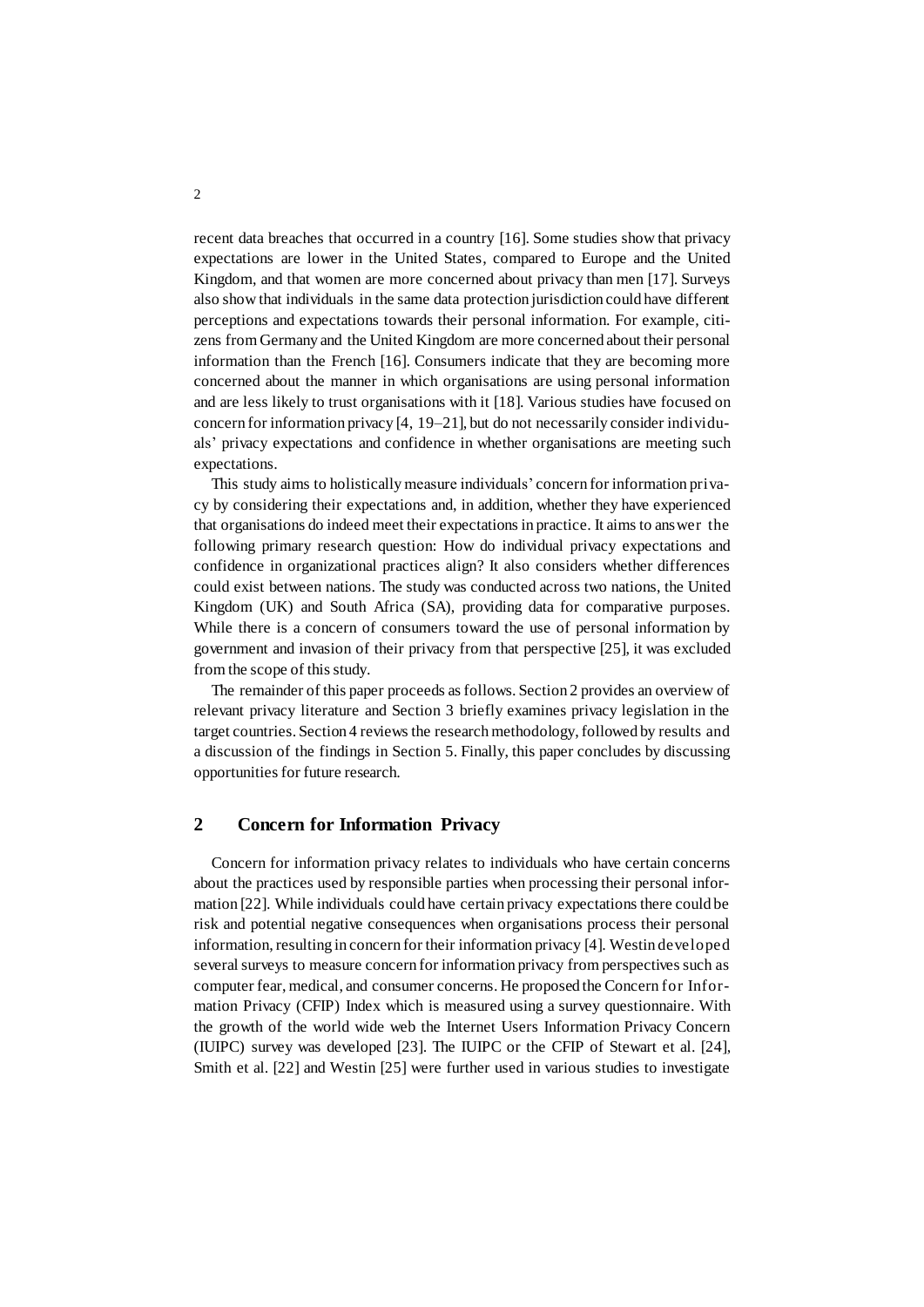concern for information privacy. Examples include the work of Heales et al. [20] who integrated global cultural dimensions and investigated the influence of national culture. Fodor and Brem [26] applied the CFIP and IUIPC to study the privacy concerns of millennials in Germany. Similarly, Tanantuputra et al. [27] applied the CFIP of Smith et al. [22] and tested the influence of demographic factors, self-efficacy, computer anxiety, and internet literacy in Malaysia.

The Online Information Privacy Culture Index (OIPCI) [12, 29] was developed to measure consumers' information privacy expectations and whether they experience that online organisations do indeed meet these expectations. This validated instrument was used in this study for data collection and the comparative analysis between SA and the UK.

# **3 Privacy Regulation**

Regulating privacy through laws is a necessity to address information privacy concern of data subjects [2]. Studies show that effective enforcement of privacy laws could decrease concern for information privacy in an online context, but when data subjects perceive that the governance of privacy regulation is weak they have greater privacy concern [2]. Wu et al. [30] argue that while one needs to understand individuals' privacy needs one should also address regulatory requirements. The challenge is that each jurisdiction has its own privacy laws, which are regulated differently. In a global environment online users could be based, and their information processed, across jurisdictions making it a challenge for organisations (website owners) to comply with privacy regulations in each jurisdiction. Wu et al. [30] argues that privacy governance can aid in developing practices and policies meeting higher privacy standards across borders, however organisations could move operations to jurisdictions with no or limited regulations. While this perspective focusses on the implementation of best practices where policies meet higher privacy standards, it cannot be done in isolation of consumer expectations. A consideration is therefore that organisations should understand the privacy expectations of their customers in line with generally accepted privacy principles. They should also map this to legal requirements of the respective jurisdictions they operate in. Where a customer base is in a predominant jurisdiction the generally accepted privacy principles can be mapped to the applicable privacy laws to ensure that legal requirements are complied with whilst meeting customer expectations. From this perspective UK and SA privacy legislation is considered next.

#### **3.1 Privacy Legislation in the UK**

Through the Data Protection Act (DPA) 1984 [31] the UK implemented one of world's first measures to protect people's personal information. It was underpinned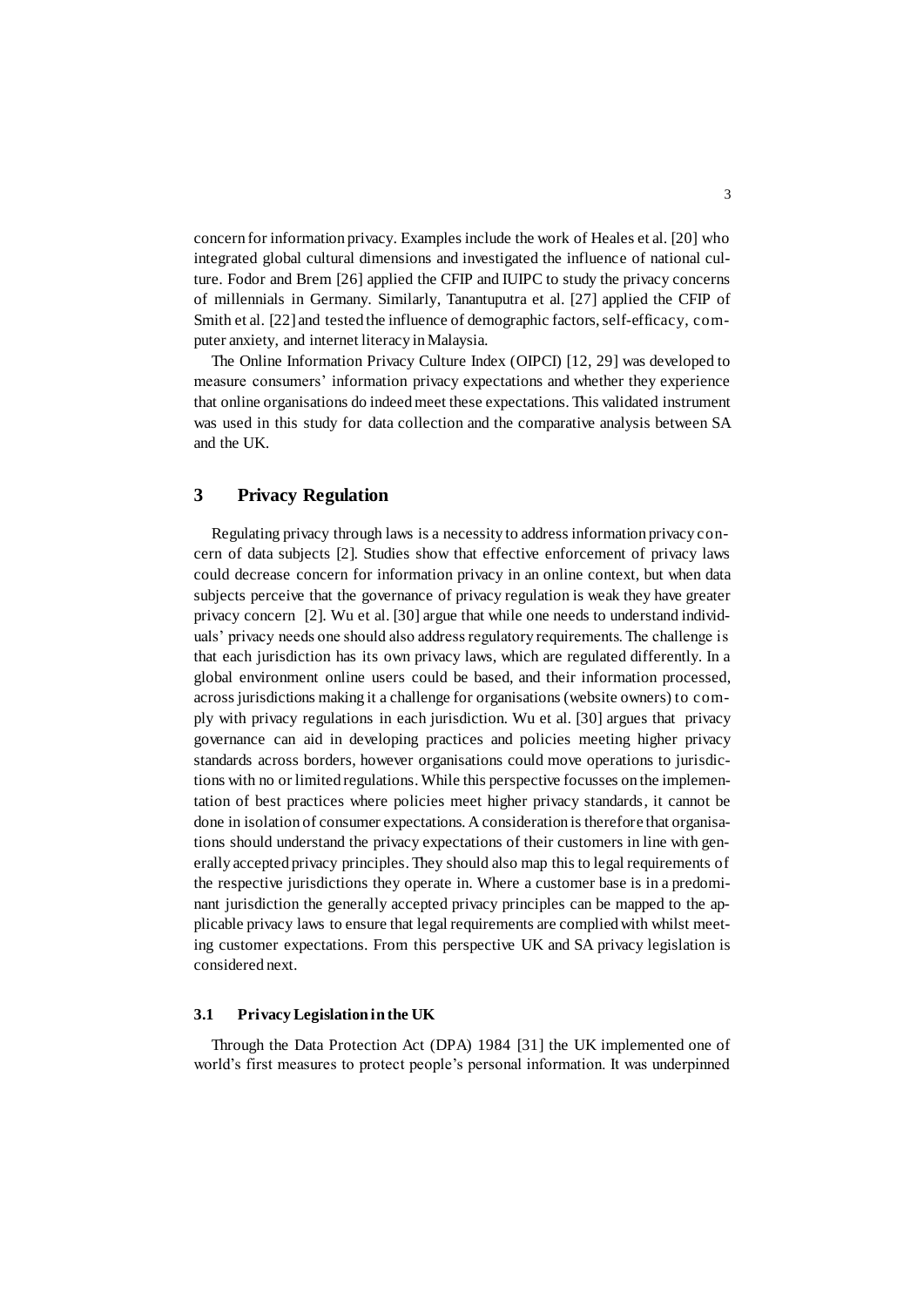by fundamental privacy principles and introduced criminal offences for failure to comply [32]. The DPA has since been revised and in its current format, the Data Protection Act 2018, is closely aligned with the EU General Data Protection Regulation (GDPR). It has modernised data protection laws in the UK to be relevant in an online world.

While the DPA empowers citizens to take control of their data it also provides support to organisations to implement required operational changes. The Act is structured into seven parts and includes 20 schedules. In particular, Part 2 (Chapter 1 and 2) supplements GDPR by completing specific member state interpretations and implementations; this includes reference to lawfulness of processing, special categories of personal data, rights (as well as restrictions of rights) of the data subject, accreditation of certification providers, transfers of personal data to third countries, and specific processing situations. Part 5 confirms the Information Commissioner's Office (ICO) as the UK's supervisory authority. Since 2018 enforcement actions include monetary penalties, enforcement notices, prosecutions, and undertakings [33].

Industry reports indicate that the majority (57%) of UK consumers are concerned about the amount of personal data they have shared online. While consumers are concerned about data sharing many (63%) know little or nothing about their rights or legislation such as GDPR [34]. However, indications are that these are declining numbers and that consumers are becoming 'data pragmatists' who are willing to share personal information for clear rewards [35]. Contradictions between the UK public's perception of online privacy and behaviour is not unusual and this phenomenon has been widely studied in different contexts (e.g. Kokolakis [36]). An examination of the privacy paradox among consumers across four UK cities postulates that insufficient education, apathy, and underestimating risks could still be relevant in this context [37].

From an organisational perspective the introduction of GDPR has forced UK organisations to inspect their data processing practices. Research shows that many UK organisations may not be fully aware of the changes in data protection, also at the executive level [38]. This could have significant implications, considering that Section 198 of the DPA includes liability of directors. Another challenge is interpreting the 'regulation's qualitative statements' or accessing external support to do so. This issue can be acute in resource-constrained organisations, such as SMEs [39]. In an effort to support data protection the ICO has published an extensive set of organisational guidelines, specifically aimed at SMEs, that cover the DPA and GDPR as it applies in the UK [40].

#### **3.2 Privacy Legislation in SA**

South Africa has lagged in implementing comprehensive privacy legislation. While privacy is addressed to some extent in legal frameworks (e.g. section 14 of the Constitution of the Republic of South Africa (1996) [41]stipulates that all citizens have the right to privacy) the online processing of personal information has been a concerning gap. In this regard legislators have enacted the Protection of Personal Information Act (POPIA) [42] to promote the protection of individuals' data processed by organisa-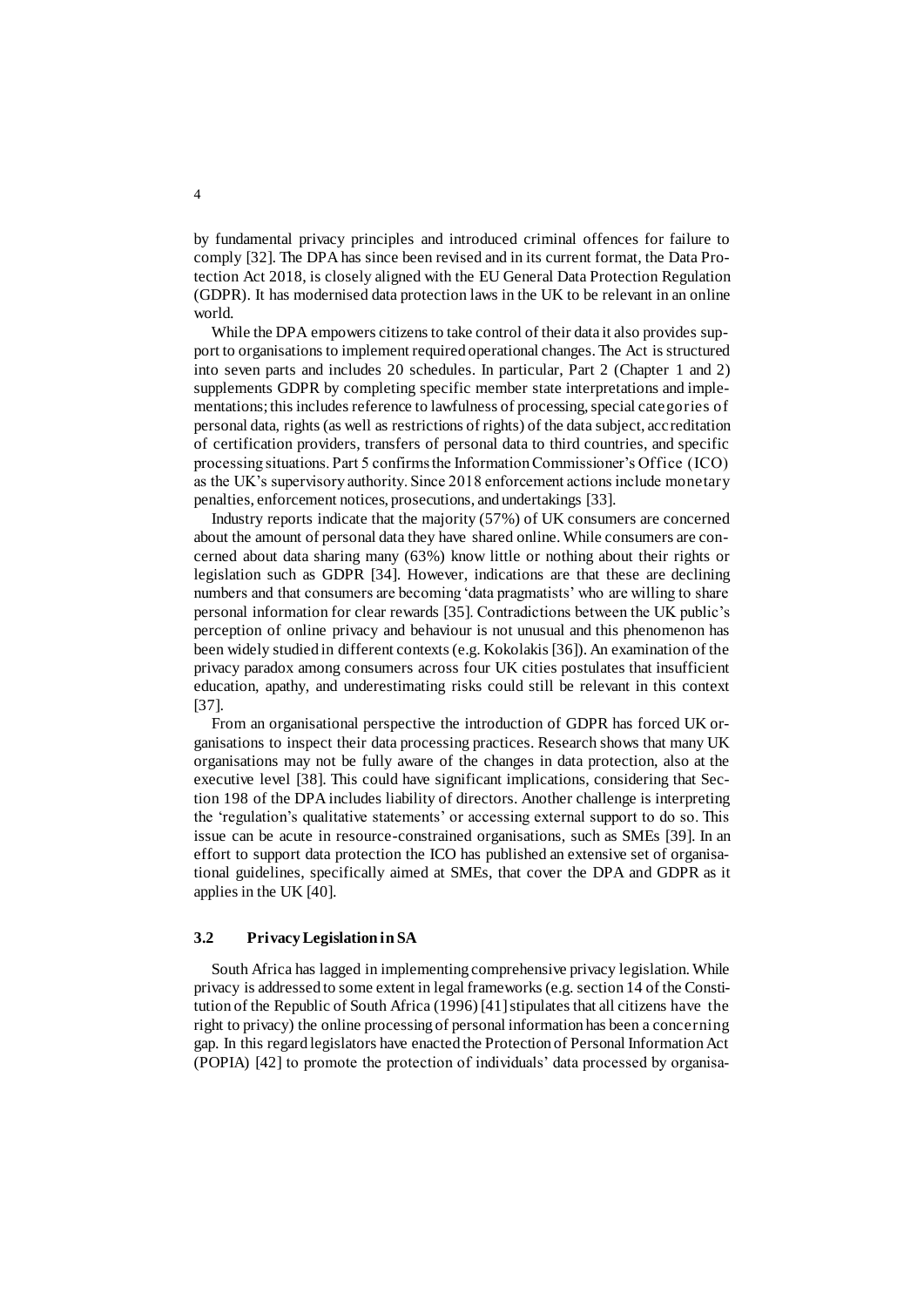tions. POPIA incorporates some of the most effective elements from global privacy laws and parallels can be drawn with the EU's approach in implementing the GDPR [43].

The POPIA regulates the processing of personally identifiable information by public and private bodies, aligning with international standards. While exceptions and special cases to conditions exist (e.g. processing after obtaining consent from a data subject) the POPIA is a comprehensive privacy legislation. With the appointment of an information regulator in December 2016 the Act has moved one step closer to implementation. In line with global trends to establish a data protection authority [6] the information regulator will handle data subject complaints, investigations, and impose penalties.

The POPIA presents a positive step for the protection of personal information and should be welcomed by consumers. Prior research has shown that South African citizens have high privacy expectations regarding organisations processing personal information [44]. However, organisational compliance will take significant effort, unless an organisation is already compliant with similar international laws. A particular concern for organisations is how the law will be interpreted (since it is based on privacy principles) by the information regulator, and how penalties will be imposed. Practical difficulties could include change management, adapting employee culture, and implementing new security technologies [45]. It is also recognised that POPIA will impact data management professionals in particular, with several steps necessary to move towards legislative compliance [46].

# **4 Research Methodology**

A quantitative research approach, using a survey, was followed to measure the concern for information privacy in the UK and SA. Quantitative methods are frequently questionnaire-based, which works well for descriptive research where attitude and opinion data are collected and statistically analysed to draw general conclusions [47, 48]. While qualitative methods could give more in-depth insight it was not included in the scope of this study.

#### **4.1 Instrument and Data Collection**

As instrument the Online Information Privacy Culture Index (OIPCI) was used. This questionnaire consists of four sections, starting with questions about biographical data and concern for information privacy. The next sections include expectation and confidence items based on 11 components which map to the FIPPS privacy principles, conditions in the DPA (UK), and the principles in POPIA (SA). All measures use a 5 point scale. The expectation items aim to identify whether the consumer has a high or low expectation of a specific privacy principle. The confidence questions measure whether the consumer perceives that organisations indeed conform in practice to meet the respective privacy principle.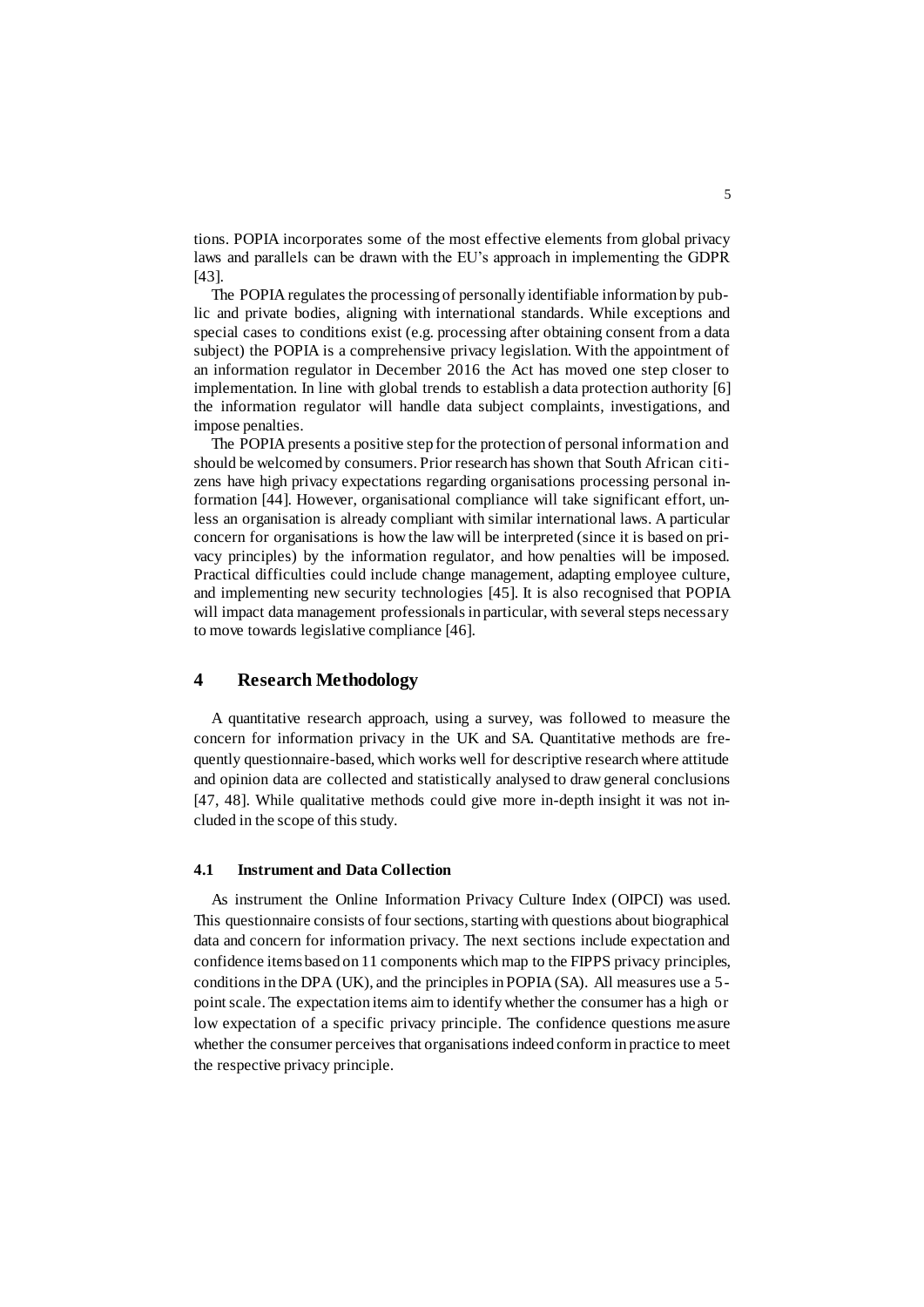An online research platform, Prolific [49], was used to distribute the survey to a representative sample in the UK. The survey was distributed electronically by InSites Consulting [50], a market research company, to consumers in SA. Ethical clearance was obtained prior to data collection to validate that the survey complied with research principles such as being voluntary, anonymous, and that consent was obtained to use the data for research publications.

#### **4.2 Sample**

A total of 456 responses were collected in the UK, and 1007 in SA according to the demographic profile of the country (total responses was 1463). The majority of the UK sample were female (69.96%) whereas the SA sample was relatively balanced (51.9% male). The SA participants represented the demographic profile of SA with two thirds being African (black) and in the UK two thirds of the respondents indicated that they were English, as illustrated in Table 1.

| <b>South Africa</b> |         | <b>United Kingdom</b> |         |
|---------------------|---------|-----------------------|---------|
| <b>Demographic</b>  | Percent | <b>Demographic</b>    | Percent |
| African             | 63.8%   | English               | 63.7%   |
| Coloured            | 11.3%   | Welsh                 | 3.2%    |
| Indian              | 4.9%    | Scottish              | 6.2%    |
| Asian               | 0.2%    | Northern Irish        | 1.7%    |
| White               | 19.9%   | <b>British</b>        | 8.5%    |
|                     |         | Other                 | 14.1%   |
|                     |         | Missing               | 2.6%    |

**Table 1.** Responses per SA and UK demographic profile

The majority of the respondents use their mobile phone (58% SA; 59% UK), followed by a laptop (22% SA; 23% UK), desktop (12%) and tablet (8% SA; 7% UK) to access the Internet. Individuals in both countries mostly go online for purposes such as browsing, e-mail, social media, and banking. Respondents indicated that the scenarios in which they provide their personal information to websites are mostly when purchasing a product or for social media purposes.

# **5 Results**

The SA respondents indicated that they obtain privacy information from the Internet/websites (71%), banks (40%), and organisations to whom they provide their information (29%). Similarly, the UK respondents indicated that they obtain privacy information from the Internet/websites (26.3%), the organisation where they work (10.2%), the government (9.6%), organisations to whom they provide their infor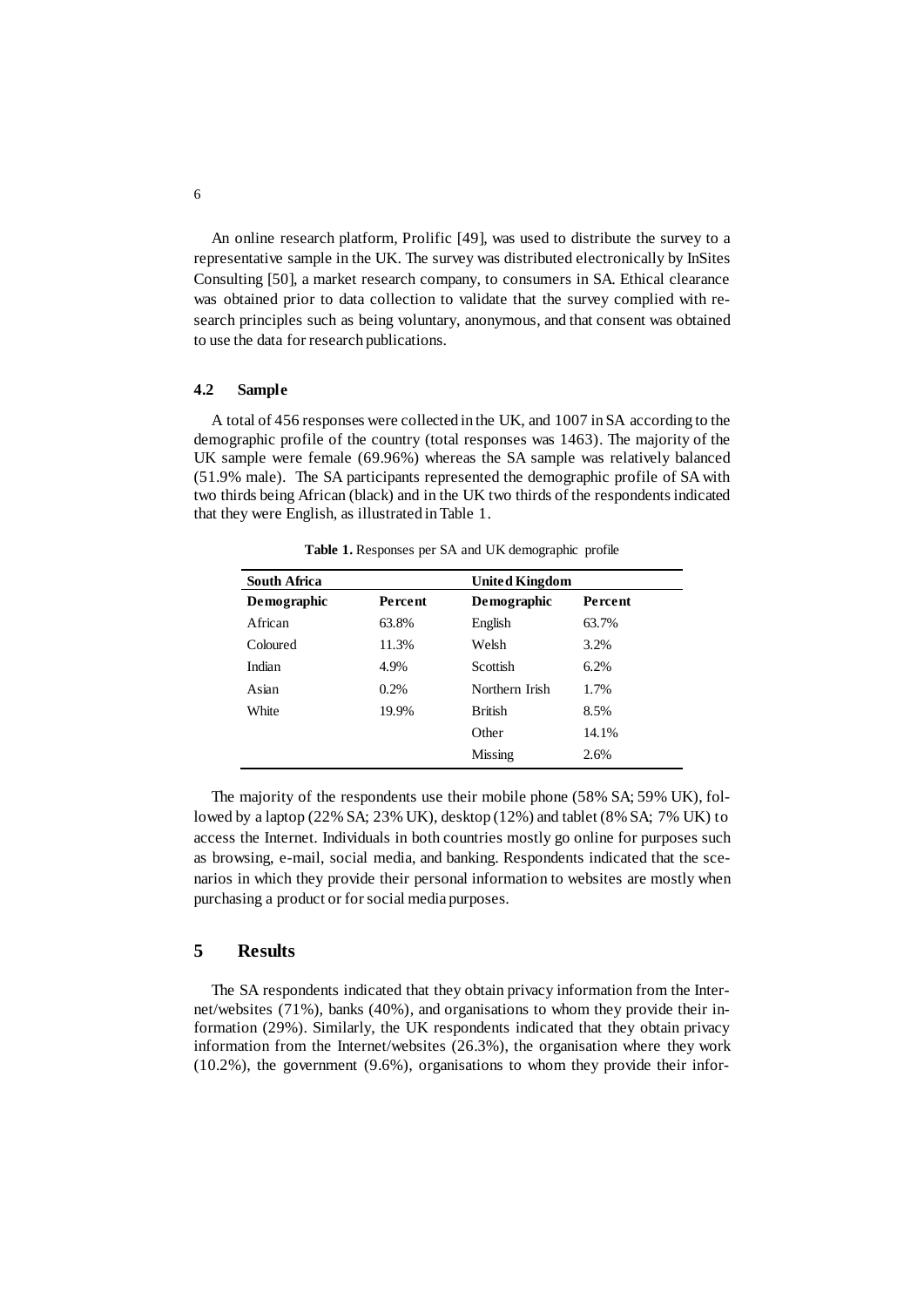mation (9.6%), and banks (9.4%). Respondents indicated that the preferred places to obtain privacy information were the Internet/websites, banks, government, organisation to whom they provide their personal information, and organisation they work for.

#### **5.1 Expectation versus Confidence Means**

The expectation for privacy in both countries was very high, with the UK being slightly higher (mean of 4.45) than SA (4.43). This shows that consumers expect privacy when sharing their personal information on websites. This could be expected in the UK where data protection laws have been in place for a long time. However, while POPIA has not yet commenced, online users in SA still have a high expectation of privacy.

The difference in expectation versus confidence is illustrated in Fig. 1. The results for both countries show that there is a gap in terms of respondents' privacy expectation compared to the confidence they have in whether organisations are meeting this. The UK respondents were more negative (2.63) compared to the SA respondents (2.93) in terms of their confidence in whether online companies are indeed meeting the regulatory requirements and their expectation for privacy. Correspondingly, the gap between the means for expectation versus confidence questions is higher for the UK (1.82) than SA (1.5).



**Fig. 1.** Expectation and Confidence Means: SA and UK

While the DPA has been in place since 1995, UK respondents were less confident that online companies are preserving their privacy. If consumers feel that organisations are not meeting their privacy expectations it indicates that organisations might not meet regulatory requirements as the expectations are in line with the POPIA and DPA requirements.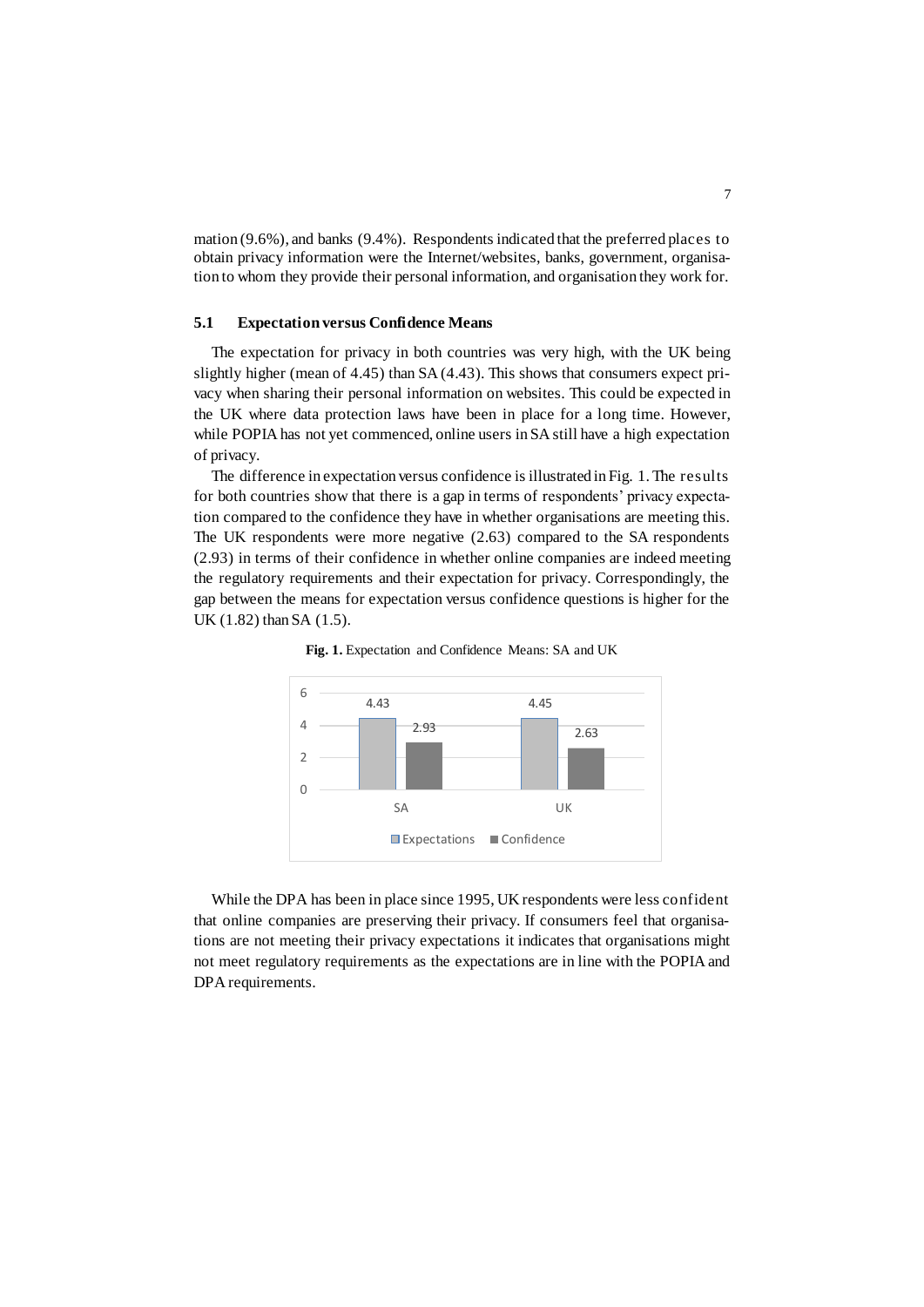#### **5.2 Expectations and Confidence regarding Privacy Principles**

The majority of expectation response means for both the UK and SA were above 4.00. Only two statements with the lower means were recorded. The first was the expectation to keep personal information updated, which was higher for SA (3.67 mean, 61% expected this) than the UK (3.32 mean, 42.9% expected this). The second related to whether respondents know where to submit a complaint if they believed an online company did not protect their personal data. More people in SA (3.29, 47.5% agreed) believed they know where to submit a complaint compared to the UK (2.66 mean, 27.8% agreed).

The statement with the highest mean for SA respondents related to the expectation that online companies should only use personal information for the purposes agreed with the data subject and never for other purposes (4.64 mean, 92.2% expected this). Secondly, to use personal information in a lawful manner (4.62 mean, 91.4% expected this). Thirdly, the expectation that online companies should have all the necessary technology and processes in place to protect personal information (4.61 mean, 91% expected this) as well as to protect it when sending it to other countries (4.61 mean, 92.7% expected this). In the UK the expectation statement that had the highest mean was to correct or delete personal information upon request (4.73 mean, 91% expected this). Secondly, to honour the choice if one decides not to receive direct marketing (4.72 mean, 90.4% expected this). Thirdly, to inform the data subject if personal information was lost, damaged, or exposed publicly (4.7 mean, 89.1% expected this).

UK respondents were more negative in terms of whether online companies are meeting privacy requirements and expectations in practice (four statements with a mean below 2.5). They were most negative about whether online companies are only using their personal information for purposes they agreed (2.27 mean, 17.5% were confident). Secondly, they indicated that they are not confident that online companies are ensuring that third-party's have all the necessary technology and processes in place to protect their personal information (2.37 mean, 22.4% were confident). Thirdly, they were not confident that online companies were using their personal information in lawful ways (2.48 means, 23.7% were confident), nor collecting it with their consent (2.49 mean, 25% were confident). The lowest means in the SA data related to the confidence that online companies are informing one if personal information was lost, damaged, or exposed publicly (2.75 mean, 35% expected this). Secondly, respondents were less confident that online companies protect their information when sending it to other countries (2.81 mean, 34% were confident). Thirdly, that personal information is only used for purposes data subjects agreed to (2.84 mean, 36% were confident).

#### **5.3 Significant Country Differences**

Table 2 in Appendix A portrays the means of the items for the SA and UK data. The last column indicates the difference in means, in descending order of difference. A positive number indicates that the SA mean was higher. A negative number indicates

8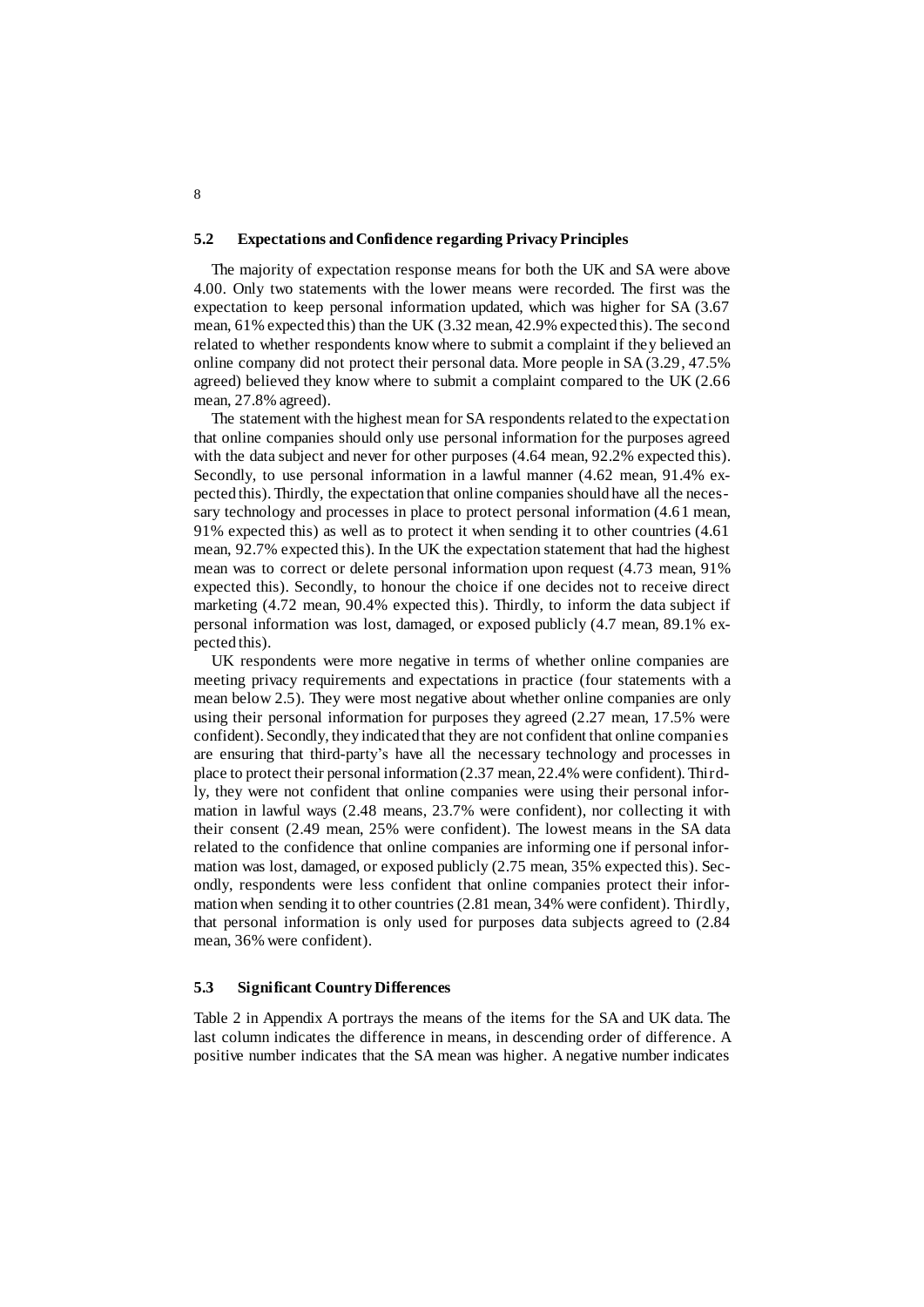the UK mean was higher. There were 30 items with a significant difference (indicated with "\*") based on Levine's test of significance. The Sig. (2-tailed) value was 0.000 for all the question pairs (significant if  $p<0.05$ ) and was supported by the t-values.

The SA respondents were significantly more positive than the UK respondents for 22 of the confidence statements. This indicates that, compared to the UK, SA respondents are more confident that online companies are implementing data privacy requirements and thereby meeting their privacy expectations. A reason could be that UK respondents are more aware of the regulatory requirements, having had data privacy law in place for a long time as well as an active regulator issuing fines. In SA POPIA has not yet commenced which could result in less awareness amongst consumers regarding compliance with the law. However, it could also relate to a difference in national culture or compliance of organisations. This aspect requires further investigation for influencing factors and additional data collection once POPIA has commenced.

Respondents from both countries were negative in terms of whether online companies (websites) take their responsibility to protect individuals' personal information seriously, with the UK (2.77 mean, 31.85 were confident) respondents being significantly more negative compared to the SA respondents (2.98 mean, 39% were confident). It should be noted that in the case of both countries none of the confidence-expectation item pair means correspond, indicating a gap in terms of what online users expect and how they experience their information being used in practice. Of importance is that there are statistically significant (based on the t-tests conducted) differences for all paired items in the SA and UK data. Thus, respondents from both countries have a high expectation for privacy, but are significantly less confident that online companies meet this in practice. This emphasises the concern for privacy from an expectation and compliance perspective for both countries.

## **6 Conclusion**

This study aimed to measure individuals' concern for information privacy by considering their expectations and perceptions whether organisations do indeed meet expectations in practice. The study was conducted in two countries, the UK and SA, providing data for comparative purposes. The expectation for privacy in both countries are very high. The overall results for both countries show that there is a gap in terms of the privacy expectations of respondents compared to the confidence they have in whether organisations are meeting their expectations. The UK respondents are more concerned that online companies are not meeting expectations, which also indicates that regulatory requirements might not be met. Governments, regulators, and organisations with an online presence need to consider the expectations of individuals and ensure that controls for privacy expectations and regulatory requirements for data privacy are in place.

The results highlight the transdisciplinary nature of information privacy and that it is important to consider synergies between individual and organisational research [51].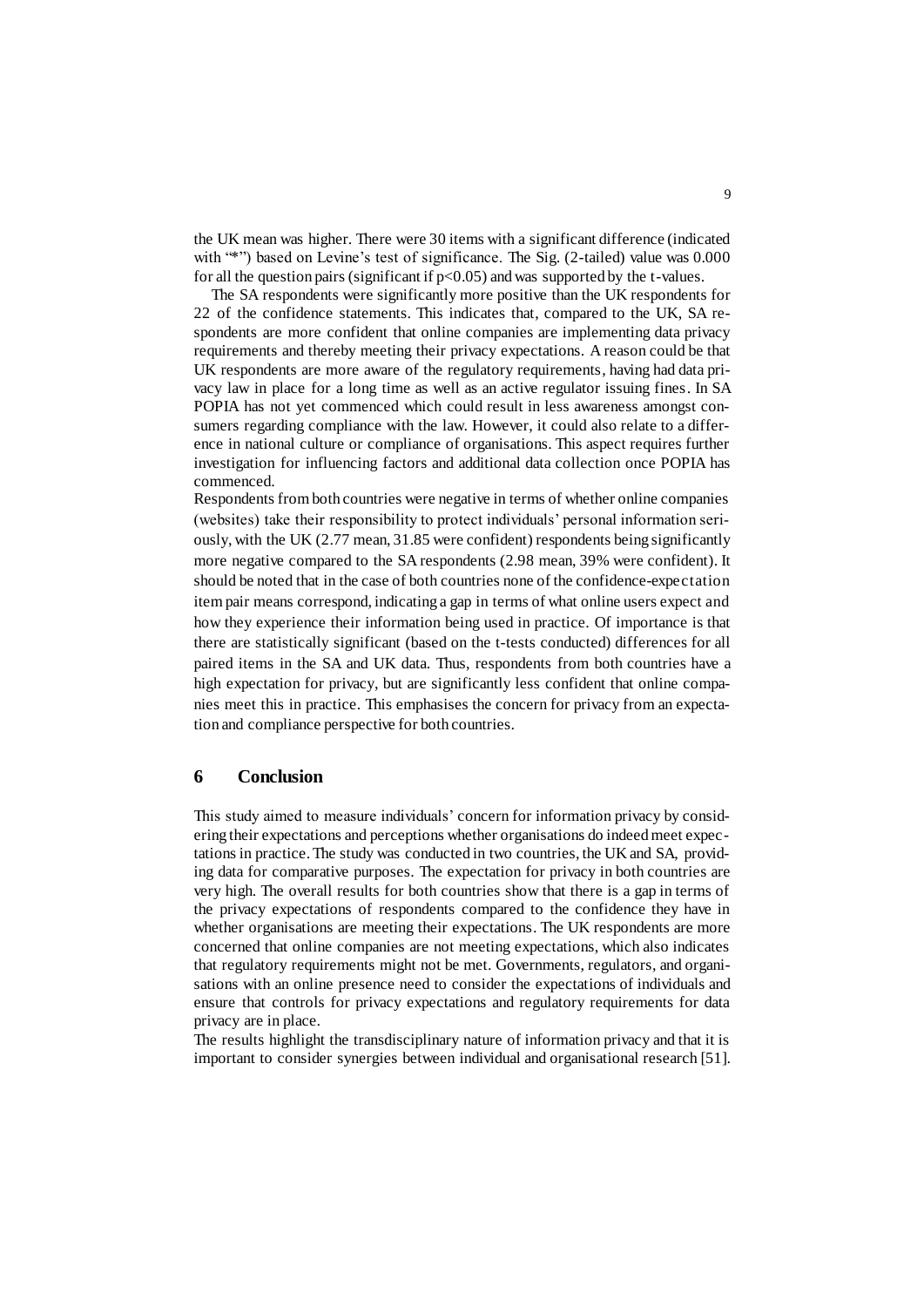As POPIA is not yet implemented in SA the study can be repeated in future to identify whether concern for information privacy changes once legislation is in place. Further work should also focus on the concern for information privacy between biographical groups and to expand the data collection to qualitative methods.

#### **Acknowledgements**

Women in Research Grant of UNISA and NRF Incentive Funding for Rated Researchers grant number: 103965

#### **References**

- 1. Degirmenci K (2020) Mobile users' information privacy concerns and the role of app permission requests. Int J Inf Manage 50:261–272. doi:10.1016/j.ijinfomgt.2019.05.010
- 2. Anic ID, Škare V, Kursan Milaković I (2019) The determinants and effects of online privacy concerns in the context of e-commerce. Electron Commer Res Appl 36:. doi:10.1016/j.elerap.2019.100868
- 3. Wang Y, Herrando C (2019) Does privacy assurance on social commerce sites matter to millennials? Int J Inf Manage 44:164–177. doi:10.1016/j.ijinfomgt.2018.10.016
- 4. Yun H, Lee G, Kim DJ (2019) A chronological review of empirical research on personal information privacy concerns: An analysis of contexts and research constructs. Inf Manag 56:570–601. doi:10.1016/j.im.2018.10.001
- 5. Kaushik K, Kumar Jain N, Kumar Singh A (2018) Antecedents and outcomes of information privacy concerns: Role of subjective norm and social presence. Electron Commer Res Appl 32:57–68. doi:10.1016/j.elerap.2018.11.003
- 6. Greenleaf G, Systems I (2019) Global data privacy laws 2019: 132 national laws & many bills
- 7. Custers B, Dechesne F, Sears AM, et al (2018) A comparison of data protection legislation and policies across the EU. Comput Law Secur Rev 34:234–243. doi:10.1016/j.clsr.2017.09.001
- 8. Chua HN, Herbland A, Wong SF, Chang Y (2017) Compliance to personal data protection principles: A study of how organizations frame privacy policy notices. Telemat Informatics 34:157–170. doi:10.1016/j.tele.2017.01.008
- 9. Politou E, Michota A, Alepis E, et al (2018) Backups and the right to be forgotten in the GDPR : An uneasy relationship. Comput Law Secur Rev 34:1247–1257. doi:10.1016/j.clsr.2018.08.006
- 10. Tosoni L (2018) Rethinking Privacy in the Council of Europe ' s Convention on Cybercrime. Comput Law Secur Rev 34:1197–1214. doi:10.1016/j.clsr.2018.08.004
- 11. Liginlal D, Sim I, Khansa L, Fearn P (2011) HIPAA Privacy Rule compliance : An interpretive study using Norman ' s action theory 5. Comput Secur 31:206– 220. doi:10.1016/j.cose.2011.12.002
- 12. Da Veiga A (2018) An information privacy culture instrument to measure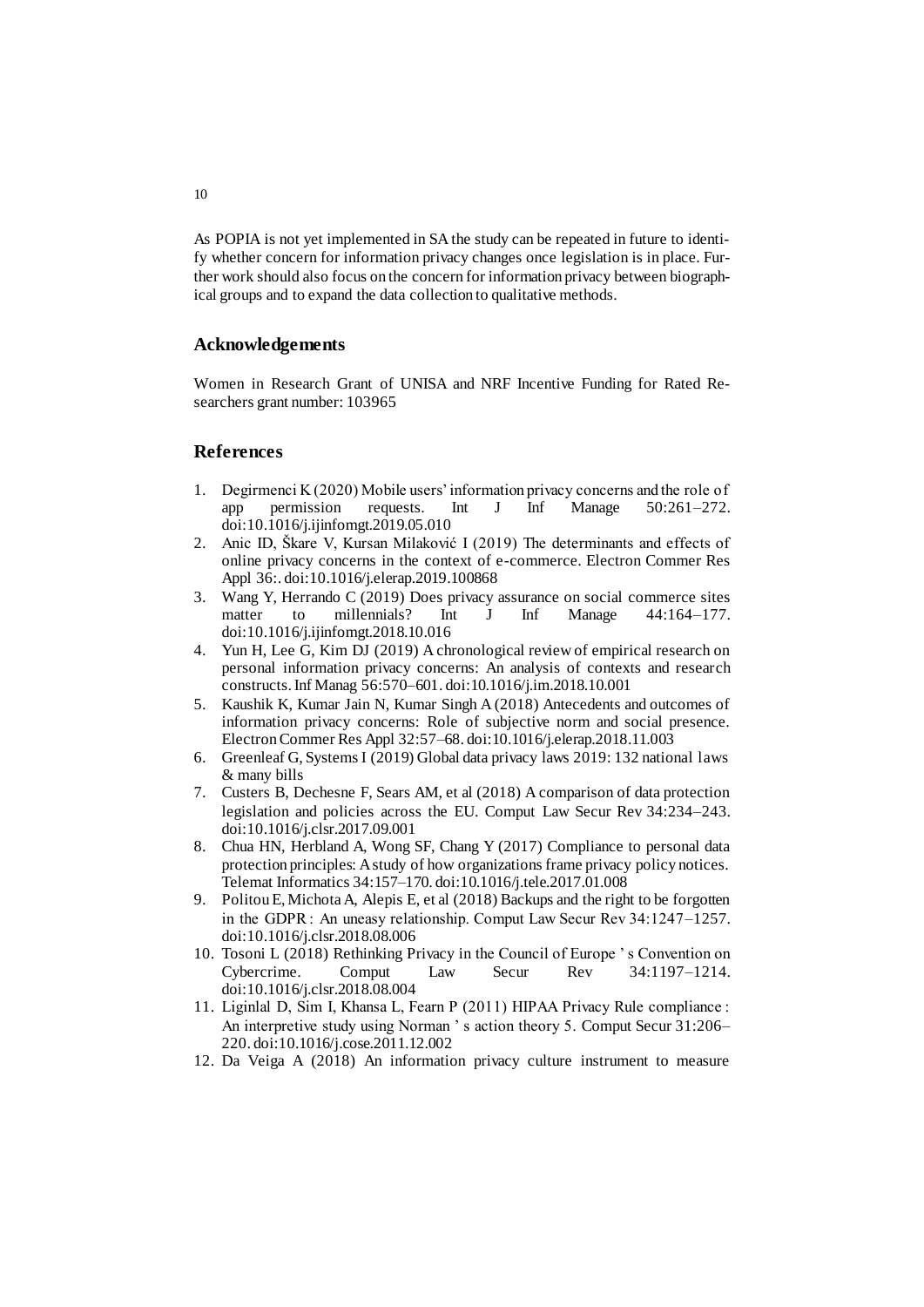consumer privacy expectations and confidence. Inf Comput Secur 26:338–364. doi:10.1108/ICS-03-2018-0036

- 13. Da Veiga A (2017) An Information Privacy Culture Index Framework and Instrument to measure privacy perceptions across nations: Results of an empirical study. In: Furnell S, Clark N (eds) Proceedings of the Eleventh International Symposium on Human Aspects of Information Security & Assurance (HAISA). Plymouth University, Adelaide
- 14. Da Veiga A (2018) An online information privacy culture. In: Conference on Information Communications Technology and Society (ICTAS). IEEE, Durban, South Africa, pp 1–6
- 15. Abraham C, Sims RR, Daultrey S, Buff A (2019) How Digital Trust Drives Culture Change
- 16. RSA (2019) RSA DATA PRIVACY & SECURITY SURVEY 2019 :
- 17. Baruh L, Secinti E, Cemalcilar Z (2017) Online Privacy Concerns and Privacy Management: A Meta-Analytical Review. J Commun. doi:10.1111/jcom.12276
- 18. Sherman E (2019) People are concerned about their privacy in theory, not practice, says new study. Fortune
- 19. Bellman S, Johnson EJ, Kobrin SJ, Lohse GL (2004) International Differences in Information Privacy Concerns: A Global Survey of Consumers. Inf Soc 20:313– 324. doi:10.1080/01972240490507956
- 20. Heales J, Cockcroft S, Trieu VH (2017) The influence of privacy, trust, and national culture on internet transactions. In: Meiselwitz G (ed) Lecture Notes in Computer Science (including subseries Lecture Notes in Artificial Intelligence and Lecture Notes in Bioinformatics). Springer International Publishing, pp 159 – 176
- 21. J.H Smith, Milberg S., Burke S. (1995) Information Privacy: Measuring Individual's Concerns about Organisational Practice. MIS Q June:167–195
- 22. Smith HJ, Milberg SJ, Burke SJ (1996) Information Privacy: Measuring Individuals' Concerns about Organizational Practices. MIS Q 20:167. doi:10.2307/249477
- 23. Malhotra NK, Kim SS, Agarwal J (2004) Internet Users' Information Privacy Concerns (IUIPC): The Construct, the Scal. Inf Syst Res 15:336–355
- 24. Stewart KA, Segars AH (2002) Examination empirical for information privacy of the concern instrument. Inf Syst Res 13:36–49
- 25. Kumaraguru P, Cranor LF (2005) Privacy indexes: A survey of Westin's studies. Carnegie Mellon Univ CMU-ISRI-5:
- 26. Fodor M, Brem A (2015) Computers in Human Behavior Do privacy concerns matter for Millennials ? Results from an empirical analysis of Location-Based Services adoption in Germany. Comput Human Behav 53:344–353. doi:10.1016/j.chb.2015.06.048
- 27. Tanantaputra J, Chong CW, Rahman MS (2017) Influence of individual factors on concern for information privacy ( CFIP ), a perspective from Malaysian higher educational students. Libr Rev 66:182–200. doi:10.1108/LR-05-2016-0043
- 28. Esmaeilzadeh P (2019) The Effects of Public Concern for Information Privacy on the Adoption of Health Information Exchanges (HIEs) by Healthcare Entities. Health Commun 34:1202–1211. doi:10.1080/10410236.2018.1471336
- 29. Da Veiga A (2017) An Information Privacy Culture Index Framework and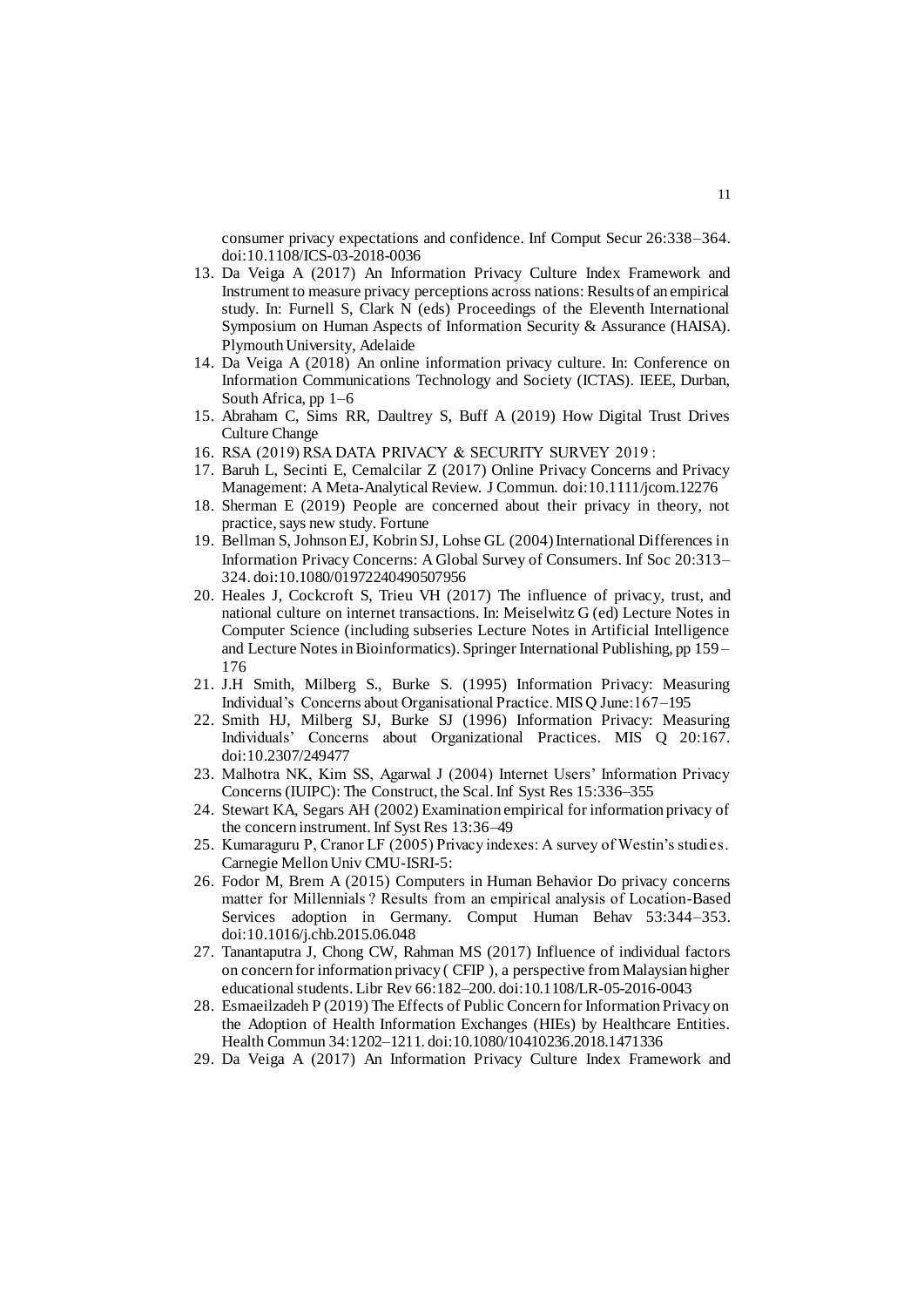Instrument to Measure Privacy Perceptions across Nations: Results of an Empirical Study. In: Proceedings of the Eleventh International Symposium on Human Aspects of Information Security & Assurance (HAISA ). Plymouth University, Adelaide, Australia, pp 196–209

- 30. Wu PF, Vitak J, Zimmer MT (2019) A contextual approach to information privacy research. J Assoc Inf Sci Technol 00:1–6. doi:10.1002/asi.24232
- 31. Data Protection Act 2018. United Kingdowm
- 32. Carey P (2018) Data Protection: A Practical Guide to UK and EU law, 5th ed. Oxford University Press, United Kingdom
- 33. Information Commissioner Office (ICO) Information Commissioner Office. In: Inf. Comm. Off. https://ico.org.uk/action-weve-taken/enforcement/
- 34. Ashford W (2018) Most Britons concerned about personal data sharing. https://www.computerweekly.com/news/252436267/Most-Britons-concernedabout-personal-data-sharing
- 35. Association D& M Data & Marketing Association. In: Data Priv. What Consum. really thinks. https://dma.org.uk/research/data-privacy-what-the-consumer-reallythinks-1
- 36. Kokolakis S (2017) Privacy attitudes and privacy behaviour: A review of current research on the privacy paradox phenomenon. Comput Secur 64:122–134. doi:10.1016/j.cose.2015.07.002
- 37. Williams M, Nurse JRC (2016) Optional Data Disclosure and the Online Privacy Paradox: A UK Perspective. In: Tryfonas T (ed) Human Aspects of Information Security, Privacy, and Trust. Springer International Publishing, pp 186–197
- 38. Addis M, Kutar M (2018) The General Data Protection Regulation (GDPR), Emerging Technologies and UK Organisations: Awareness, Implementation and Readiness. In: Implementation and Readiness. UK Academy for Information Systems Conference Proceedings
- 39. Sirur S, Nurse JR., Webb H (2018) Are We There Yet? Understanding the Challenges Faced in Complying with the General Data Protection Regulation (GDPR). In: Proceedings of the 2nd International Workshop on Multimedia Privacy and Secu-rity. pp 88–95
- 40. Guide to data protection. https://ico.org.uk/for-organisations/guide-to-dataprotection/)
- 41. South African Government (1996) Constitution of the Republic of South Africa
- 42. The Parliament of the Republic of South Africa (2013) Protection of Personal Information Act (PoPIA) 4 of 2013. Cape Town
- 43. De Bruyn M (2014) The Protection Of Personal Information (POPI) Act-Impact on South Africa. Int Bus Econ Res J 13:1315–1340
- 44. Da Veiga A (2018) An information privacy culture instrument to measure consumer privacy expectations and confidence. Inf Comput Secur 26:339–364
- 45. Pelteret, M., Ophoff, J.: Organizational Information Privacy Strategy and the Impact of the PoPI Act. In: 2017 Information Security for South Africa (ISSA). pp. 56–65 (2017). https://doi.org/10.1109/ISSA.2017.8251775.
- 46. Kandeh AT, Botha RA, Futcher LA (2018) Enforcement of the Protection of Personal Information (POPI) Act: Perspective of data management professionals. South African J Inf Manag 20:1–9. doi:10.4102/sajim.v20i1.917
- 47. Cresswell JW (2014) Research design Qualitative, quantitative, and mixed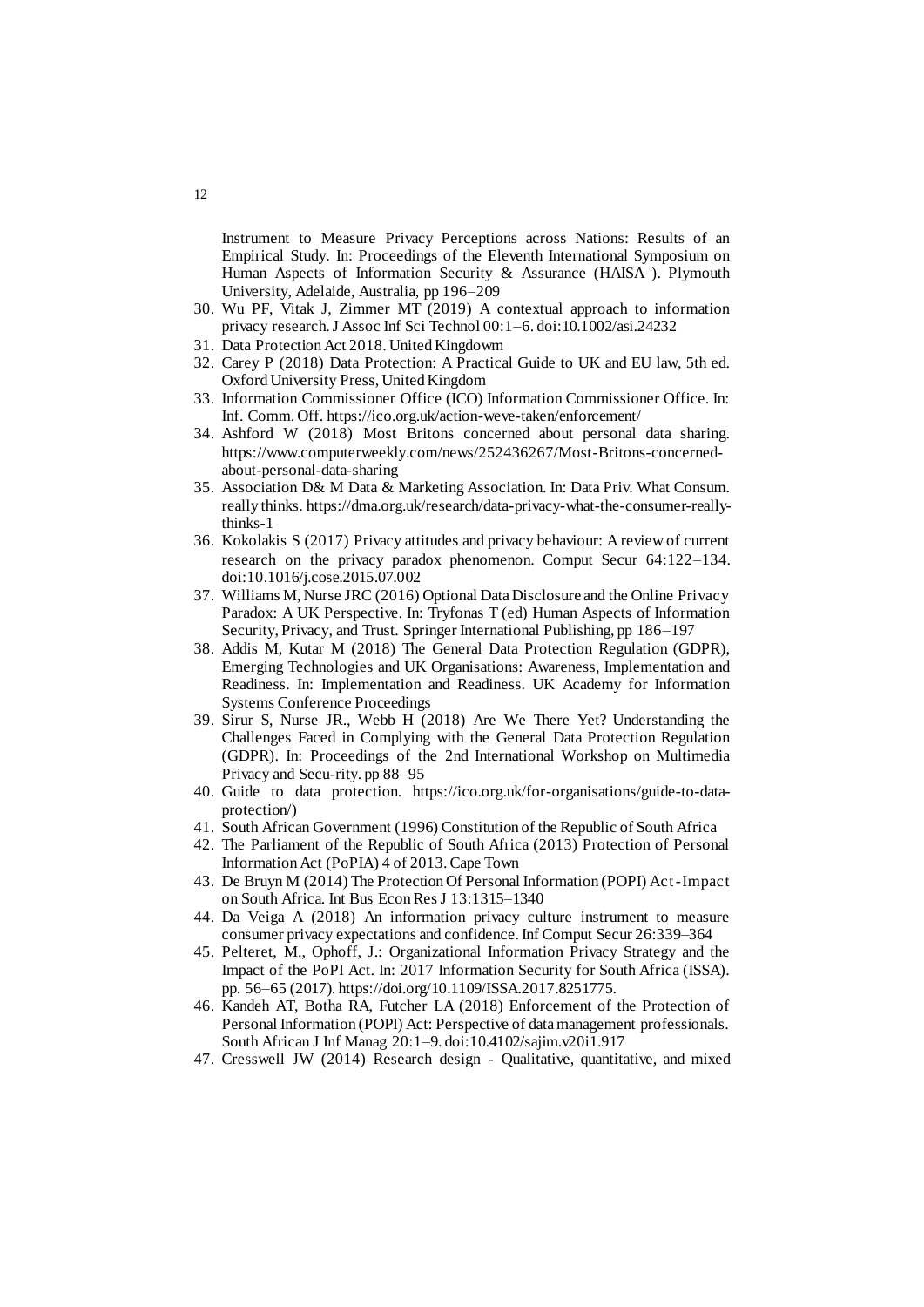methods approaches, Fourth edi. SAGE Publications, Los Angeles

- 48. Saunders M, Lewis P, Thornhill A (2016) Research methods for business students, seventh ed. Pearson Education Limited, England
- 49. Prolific. https://www.prolific.co/
- 50. InSites Consulting South Africa. In: InSites Consult. https://insitesconsulting.com/. Accessed 5 May 2020
- 51. Pelteret, M., Ophoff, J.: A Review of Information Privacy and Its Importance to Consumers and Organizations. Informing Science: The International Journal of an Emerging Transdiscipline. 19, 277–301 (2016).

# **7 Appendix A**

**Table 2.** Means and Significant Differences (items from [14])

| Items - Experience                                                      | <b>SA</b> | UK   | Diff.   |
|-------------------------------------------------------------------------|-----------|------|---------|
| I know where to submit a complaint if I believe an online company (web- |           | 2.66 | 0.63    |
| site) did not protect my personal information.*                         |           |      |         |
| I expect online companies (websites):                                   |           | 3.32 | 0.35    |
| to keep my personal information updated.*                               |           |      |         |
| to explicitly define the purpose for which they want to use my infor-   |           | 4.51 | 0.08    |
| mation.                                                                 |           |      |         |
| to inform me of the conditions for processing my personal information.  | 4.56      | 4.49 | 0.07    |
| to notify me before they start collecting my personal information.*     | 4.48      | 4.43 | 0.05    |
| to only use my personal information for purposes I agreed to and never  |           |      |         |
| for other purposes.                                                     |           | 4.61 | 0.03    |
| not to collect sensitive personal information about me.                 | 4.31      | 4.3  | 0.01    |
| to obtain my consent if they want to use my personal information for    | 4.59      | 4.62 | $-0.03$ |
| purposes not agreed to with them.                                       |           |      |         |
| I expect privacy when an online company (website) has to processes      |           | 4.63 | $-0.04$ |
| my personal information for services or products.                       | 4.59      |      |         |
| to only collect my personal information when I have given my consent;   |           | 4.62 | $-0.04$ |
| or if it is necessary for a legitimate business reason.                 |           |      |         |
| to only collect my personal information from myself and not from        | 4.49      | 4.53 | $-0.04$ |
| other sources.                                                          |           |      |         |
| to use my personal information in a lawful manner.                      | 4.62      | 4.67 | $-0.05$ |
| to have all the necessary technology and processes in place to protect  | 4.61      | 4.66 | $-0.05$ |
| my personal information.                                                |           |      |         |
| to ensure that their third parties (processing my personal information) |           |      |         |
| have all the necessary technology and processes in place to protect my  | 4.51      | 4.56 | $-0.05$ |
| personal information.                                                   |           |      |         |
| to protect my information when they have to send it to other countries. | 4.61      | 4.67 | $-0.06$ |
| to protect my personal information.*                                    | 4.56      | 4.65 | $-0.09$ |
| to inform me if records of my personal data were lost, damaged or       | 4.59      | 4.7  | $-0.11$ |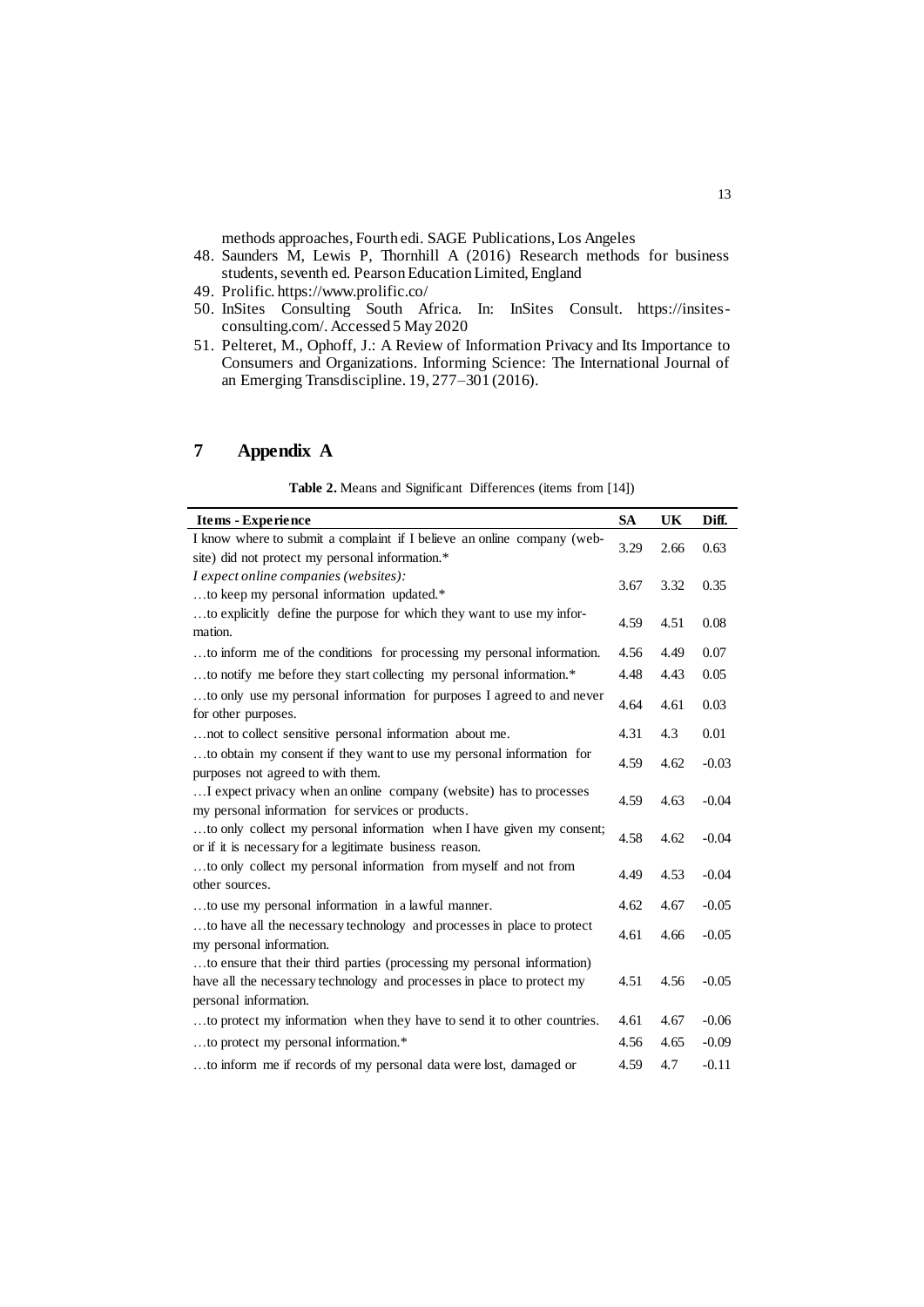exposed publicly.

| to give me a choice if I want to receive direct marketing from them.*                                                                                                                                             | 4.51 | 4.63 | $-0.12$ |
|-------------------------------------------------------------------------------------------------------------------------------------------------------------------------------------------------------------------|------|------|---------|
| to honour my choice if I decide not to receive direct marketing.*                                                                                                                                                 | 4.58 | 4.72 | $-0.14$ |
| to correct or delete my personal information at my request.*                                                                                                                                                      |      | 4.73 | $-0.17$ |
| to only keep my personal information for as long as required for busi-<br>ness purposes or regulatory requirements.*                                                                                              | 4.26 | 4.44 | $-0.18$ |
| not to collect excessive or unnecessary information from me.*                                                                                                                                                     | 4.35 | 4.55 | $-0.2$  |
| to tell me what records of personal information they have about me.<br>when I enquire about it. $*$                                                                                                               | 4.41 | 4.68 | $-0.27$ |
| <b>Items - Confidence</b>                                                                                                                                                                                         |      |      |         |
| I believe that online companies (websites) are only using my personal<br>information for purposes I agreed to and never for other purposes.*<br>I feel confident that online companies (websites):                | 2.84 | 2.27 | 0.57    |
| ensure that their third parties have all the necessary technology and                                                                                                                                             | 2.89 | 2.37 | 0.52    |
| processes in place to protect my personal information.*                                                                                                                                                           |      |      |         |
| are requesting only relevant and not information other than what is<br>needed for them to offer me a service or product.*                                                                                         | 3.04 | 2.54 | 0.5     |
| are collecting my personal information only with my consent, or for a<br>legitimate business reason.*                                                                                                             | 2.92 | 2.49 | 0.43    |
| keep my personal information up to date.*                                                                                                                                                                         | 2.95 | 2.53 | 0.42    |
| are explicitly defining the purpose they want to use my information<br>for. $*$                                                                                                                                   | 2.92 | 2.5  | 0.42    |
| are notifying me before collecting my personal information.*                                                                                                                                                      | 2.92 | 2.51 | 0.41    |
| have all the necessary technology and processes in place to protect my<br>personal information.*                                                                                                                  | 3    | 2.62 | 0.38    |
| respect my right to privacy when collecting my personal information<br>for services or products.*                                                                                                                 | 2.87 | 2.5  | 0.37    |
| are using my personal information in lawful ways.*                                                                                                                                                                | 2.84 | 2.48 | 0.36    |
| adequately inform me of the conditions.*                                                                                                                                                                          | 2.9  | 2.57 | 0.33    |
| are collecting my personal information from legitimate sources. *                                                                                                                                                 | 2.91 | 2.62 | 0.29    |
| protect my information if they have to send it to other countries.*                                                                                                                                               | 2.81 | 2.53 | 0.28    |
| are protecting my personal information.*                                                                                                                                                                          | 2.86 | 2.59 | 0.27    |
| only collect sensitive personal information.*                                                                                                                                                                     | 2.92 | 2.65 | 0.27    |
| are obtaining my consent to use my personal information for purposes<br>other than those agreed to with me.*                                                                                                      | 2.88 | 2.62 | 0.26    |
| inform me if records of my personal data were lost, damaged or ex-<br>posed publically.*                                                                                                                          | 2.75 | 2.52 | 0.23    |
| I believe that online companies (websites) take their responsibility seri-<br>ously to protect my personal information.*                                                                                          | 2.98 | 2.77 | 0.21    |
| I feel confident that if I submit a complaint, believing that an online com-<br>pany (website) did not protect my personal information, that it will be<br>dealt with appropriately by the relevant authorities.* | 2.92 | 2.74 | 0.18    |

14